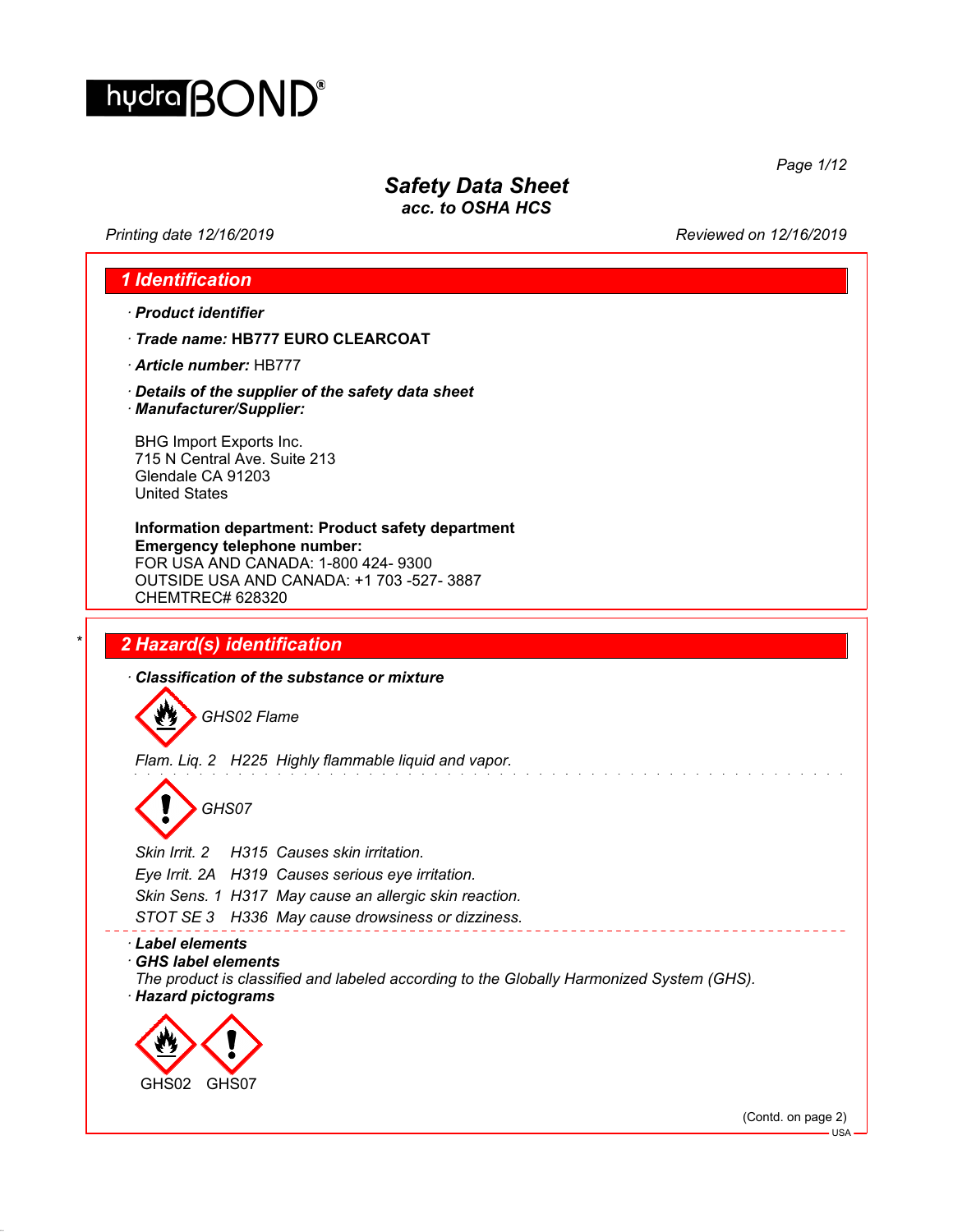*Printing date 12/16/2019 Reviewed on 12/16/2019*

## *Trade name:* **HB777 EURO CLEARCOAT**

|                                                                                                                                                                                       | (Contd. of page 1) |
|---------------------------------------------------------------------------------------------------------------------------------------------------------------------------------------|--------------------|
| · Signal word Danger                                                                                                                                                                  |                    |
| · Hazard-determining components of labeling:                                                                                                                                          |                    |
| n-butyl acetate                                                                                                                                                                       |                    |
| acetone                                                                                                                                                                               |                    |
| bis(1,2,2,6,6-pentamethyl-4-piperidyl)sebacate<br>$\cdot$ Hazard statements                                                                                                           |                    |
| Highly flammable liquid and vapor.                                                                                                                                                    |                    |
| Causes skin irritation.                                                                                                                                                               |                    |
| Causes serious eye irritation.                                                                                                                                                        |                    |
| May cause an allergic skin reaction.                                                                                                                                                  |                    |
| May cause drowsiness or dizziness.                                                                                                                                                    |                    |
| · Precautionary statements                                                                                                                                                            |                    |
| Keep away from heat/sparks/open flames/hot surfaces. - No smoking.                                                                                                                    |                    |
| Ground/bond container and receiving equipment.                                                                                                                                        |                    |
| Use explosion-proof electrical/ventilating/lighting/equipment.<br>Use only non-sparking tools.                                                                                        |                    |
| Take precautionary measures against static discharge.                                                                                                                                 |                    |
| Avoid breathing dust/fume/gas/mist/vapors/spray                                                                                                                                       |                    |
| Wash thoroughly after handling.                                                                                                                                                       |                    |
| Use only outdoors or in a well-ventilated area.                                                                                                                                       |                    |
| Contaminated work clothing must not be allowed out of the workplace.                                                                                                                  |                    |
| Wear protective gloves/protective clothing/eye protection/face protection.                                                                                                            |                    |
| If on skin (or hair): Take off immediately all contaminated clothing. Rinse skin with water/shower.                                                                                   |                    |
| IF INHALED: Remove person to fresh air and keep comfortable for breathing.<br>If in eyes: Rinse cautiously with water for several minutes. Remove contact lenses, if present and easy |                    |
| to do. Continue rinsing.                                                                                                                                                              |                    |
| Call a poison center/doctor if you feel unwell.                                                                                                                                       |                    |
| Specific treatment (see on this label).                                                                                                                                               |                    |
| Take off contaminated clothing and wash it before reuse.                                                                                                                              |                    |
| If skin irritation or rash occurs: Get medical advice/attention.                                                                                                                      |                    |
| If eye irritation persists: Get medical advice/attention.                                                                                                                             |                    |
| Wash contaminated clothing before reuse.                                                                                                                                              |                    |
| In case of fire: Use for extinction: CO2, powder or water spray.<br>Store in a well-ventilated place. Keep container tightly closed.                                                  |                    |
| Store in a well-ventilated place. Keep cool.                                                                                                                                          |                    |
| Store locked up.                                                                                                                                                                      |                    |
| Dispose of contents/container in accordance with local/regional/national/international regulations.                                                                                   |                    |
| · Classification system:                                                                                                                                                              |                    |
| <b>NFPA ratings (scale 0 - 4)</b>                                                                                                                                                     |                    |
| $Health = 2$                                                                                                                                                                          |                    |
| $Fire = 3$                                                                                                                                                                            |                    |
| $Reactivity = 0$                                                                                                                                                                      |                    |
|                                                                                                                                                                                       |                    |
| · HMIS-ratings (scale 0 - 4)                                                                                                                                                          |                    |
| <b>HEALTH</b><br>2 <br>$Health = 2$                                                                                                                                                   |                    |
| <b>FIRE</b><br> 3 <br>$Fire = 3$                                                                                                                                                      |                    |
| $Reactivity = 0$<br><b>REACTIVITY</b> 0                                                                                                                                               |                    |
| Other hazards                                                                                                                                                                         |                    |
| · Results of PBT and vPvB assessment                                                                                                                                                  |                    |
| · <b>PBT:</b> Not applicable.                                                                                                                                                         |                    |

(Contd. on page 3)

- USA -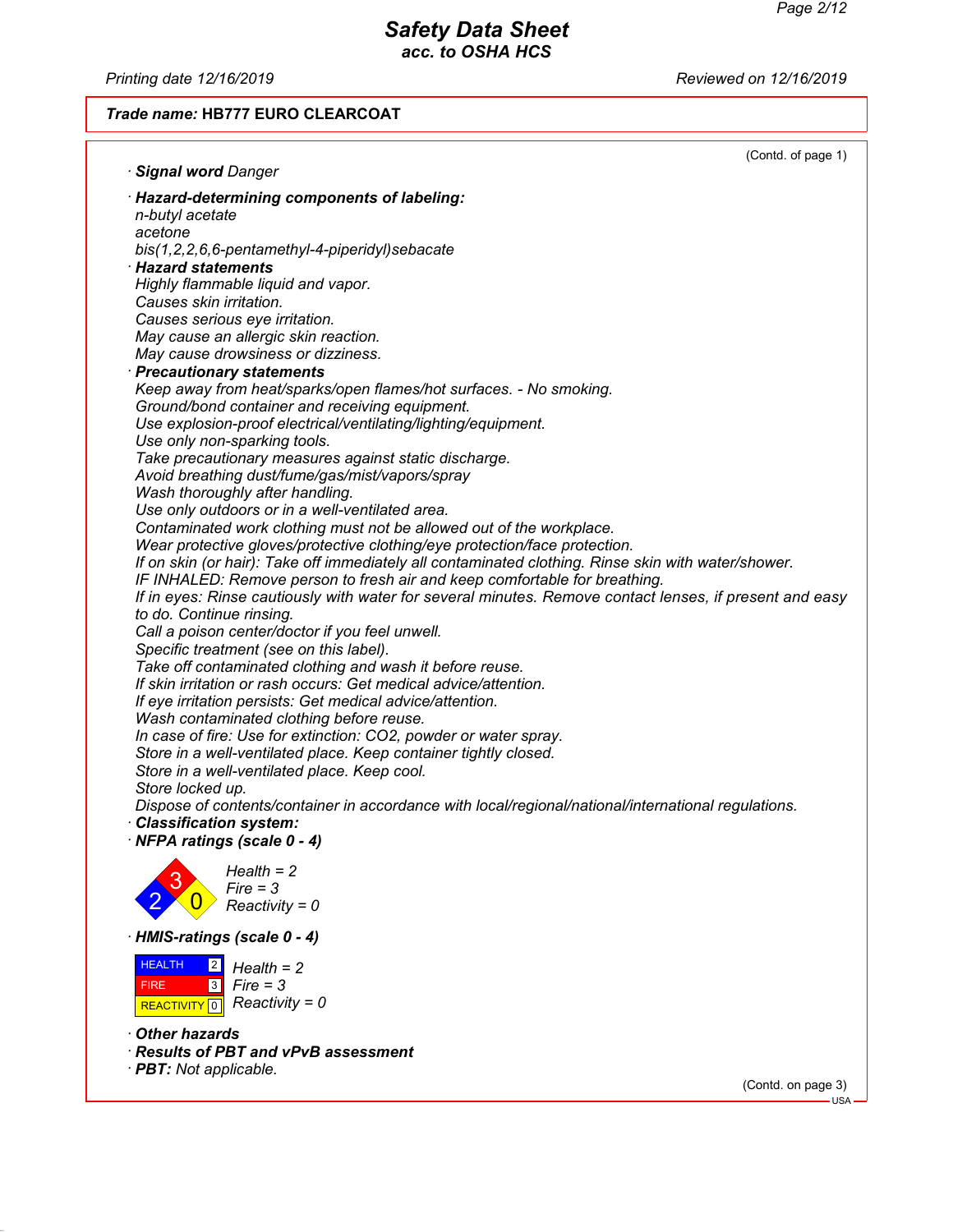*Printing date 12/16/2019 Reviewed on 12/16/2019*

#### *Trade name:* **HB777 EURO CLEARCOAT**

*· vPvB: Not applicable.*

#### *3 Composition/information on ingredients*

#### *· Chemical characterization: Mixtures*

*· Description: Mixture of the substances listed below with nonhazardous additions.*

## *· Dangerous components: 98-56-6 4-chloro-alpha,alpha,alpha-trifluorotoluene 10-25% 123-86-4 n-butyl acetate 10-25% 67-64-1 acetone 2.5-10% 110-43-0 heptan-2-one ≤2.5% 41556-26-7 bis(1,2,2,6,6-pentamethyl-4-piperidyl)sebacate ≤2.5%*

### *4 First-aid measures*

*· Description of first aid measures*

- *· General information: Immediately remove any clothing soiled by the product.*
- *· After inhalation:*
- *Supply fresh air and to be sure call for a doctor.*

*In case of unconsciousness place patient stably in side position for transportation.*

- *· After skin contact: Immediately wash with water and soap and rinse thoroughly.*
- *· After eye contact:*

*Rinse opened eye for several minutes under running water. If symptoms persist, consult a doctor.*

- *· After swallowing: If symptoms persist consult doctor.*
- *· Information for doctor:*
- *· Most important symptoms and effects, both acute and delayed No further relevant information available.*
- *· Indication of any immediate medical attention and special treatment needed No further relevant information available.*

## *5 Fire-fighting measures*

- *· Extinguishing media*
- *· Suitable extinguishing agents:*

*CO2, extinguishing powder or water spray. Fight larger fires with water spray or alcohol resistant foam. · For safety reasons unsuitable extinguishing agents: Water with full jet*

- *· Special hazards arising from the substance or mixture No further relevant information available.*
- *· Advice for firefighters*
- *· Protective equipment: No special measures required.*

#### *6 Accidental release measures*

- *· Personal precautions, protective equipment and emergency procedures Wear protective equipment. Keep unprotected persons away.*
- *· Environmental precautions: Do not allow to enter sewers/ surface or ground water.*

*· Methods and material for containment and cleaning up:*

*Absorb with liquid-binding material (sand, diatomite, acid binders, universal binders, sawdust).*

*Dispose contaminated material as waste according to item 13.*

*Ensure adequate ventilation.*

(Contd. on page 4)

(Contd. of page 2)

USA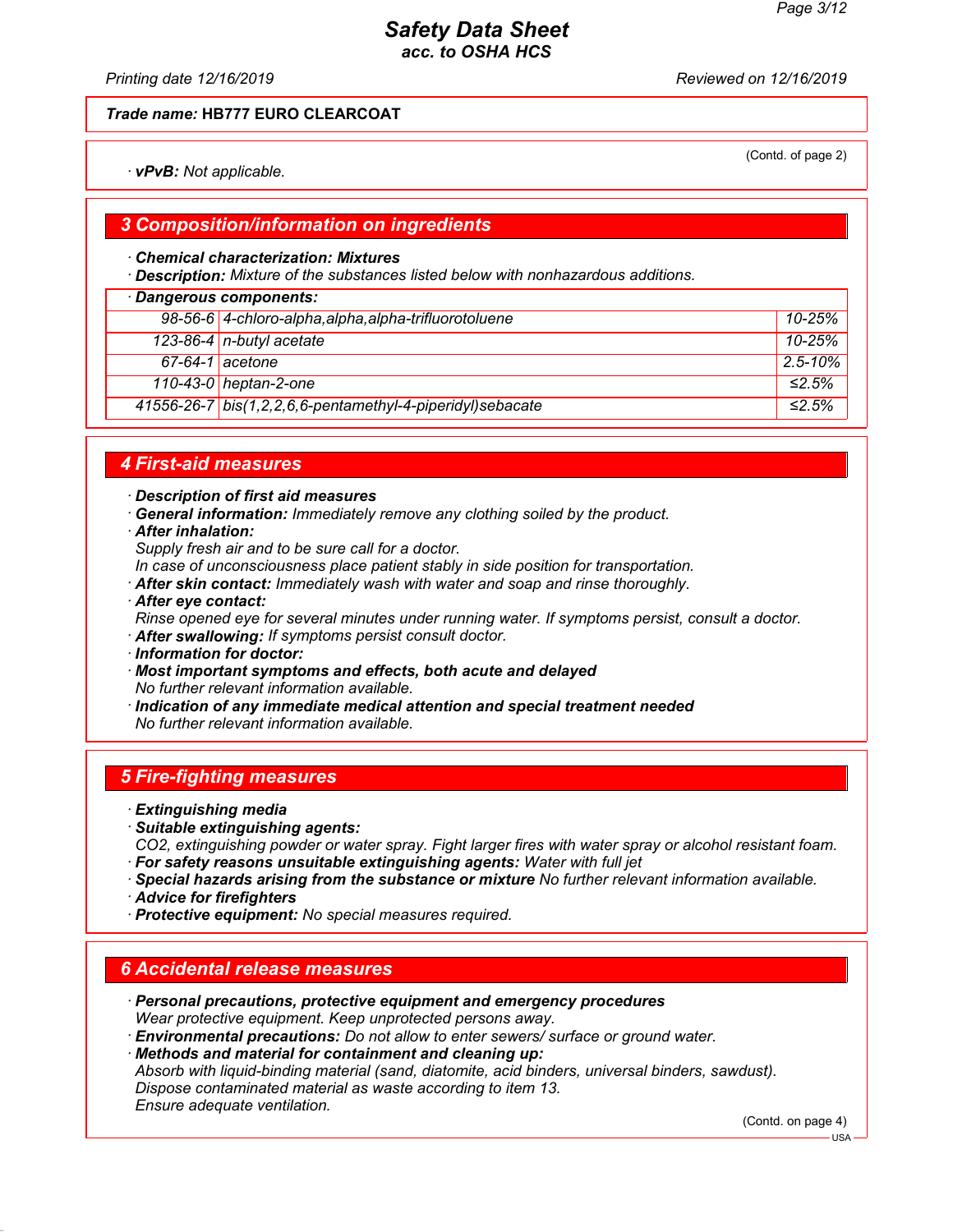*Printing date 12/16/2019 Reviewed on 12/16/2019*

### *Trade name:* **HB777 EURO CLEARCOAT**

|                    |                                                                                        | (Contd. of page 3)      |
|--------------------|----------------------------------------------------------------------------------------|-------------------------|
|                    | $\cdot$ Reference to other sections<br>See Section 7 for information on safe handling. |                         |
|                    | See Section 8 for information on personal protection equipment.                        |                         |
|                    | See Section 13 for disposal information.                                               |                         |
|                    | · Protective Action Criteria for Chemicals                                             |                         |
| $\overline{PAC-1}$ |                                                                                        |                         |
|                    | 123-86-4 $n$ -butyl acetate                                                            | 5 ppm                   |
|                    | $67-64-1$ acetone                                                                      | $200$ ppm               |
|                    | 110-43-0 heptan-2-one                                                                  | 150 ppm                 |
| 1330-20-7 xylene   |                                                                                        | 130 ppm                 |
|                    | 122-99-6 2-Phenoxyethanol                                                              | $1.5$ ppm               |
|                    | 100-41-4 ethylbenzene                                                                  | 33 ppm                  |
|                    | 77-58-7 dibutyltin dilaurate                                                           | $1.1$ mg/m <sup>3</sup> |
| 108-88-3 toluene   |                                                                                        | 67 ppm                  |
| $·$ PAC-2:         |                                                                                        |                         |
|                    | 123-86-4 n-butyl acetate                                                               | 200 ppm                 |
|                    | $67-64-1$ acetone                                                                      | 3200* ppm               |
|                    | 110-43-0 heptan-2-one                                                                  | 670 ppm                 |
| 1330-20-7 xylene   |                                                                                        | $920*ppm$               |
|                    | 122-99-6 2-Phenoxyethanol                                                              | 16 ppm                  |
|                    | 100-41-4 ethylbenzene                                                                  | 1100* ppm               |
|                    | 77-58-7 dibutyltin dilaurate                                                           | $8 \, \text{mg/m}^3$    |
| 108-88-3 toluene   |                                                                                        | 560 ppm                 |
| $·$ PAC-3:         |                                                                                        |                         |
|                    | 123-86-4 n-butyl acetate                                                               | 3000* ppm               |
|                    | $67-64-1$ acetone                                                                      | 5700* ppm               |
|                    | 110-43-0 heptan-2-one                                                                  | 4000* ppm               |
| 1330-20-7 xylene   |                                                                                        | $2500*$ ppm             |
|                    | 122-99-6 2-Phenoxyethanol                                                              | 97 ppm                  |
|                    | 100-41-4 ethylbenzene                                                                  | 1800* ppm               |
|                    | 77-58-7 dibutyltin dilaurate                                                           | $48 \,\mathrm{mg/m^3}$  |
| 108-88-3 toluene   |                                                                                        | 3700* ppm               |

## *7 Handling and storage*

*· Handling:*

- *· Precautions for safe handling Ensure good ventilation/exhaustion at the workplace. Prevent formation of aerosols.*
- *· Information about protection against explosions and fires: Keep ignition sources away - Do not smoke. Protect against electrostatic charges.*
- *· Conditions for safe storage, including any incompatibilities*
- *· Storage:*
- *· Requirements to be met by storerooms and receptacles: Store in a cool location.*
- *· Information about storage in one common storage facility: Not required.*

(Contd. on page 5)

 $-<sub>USA</sub>$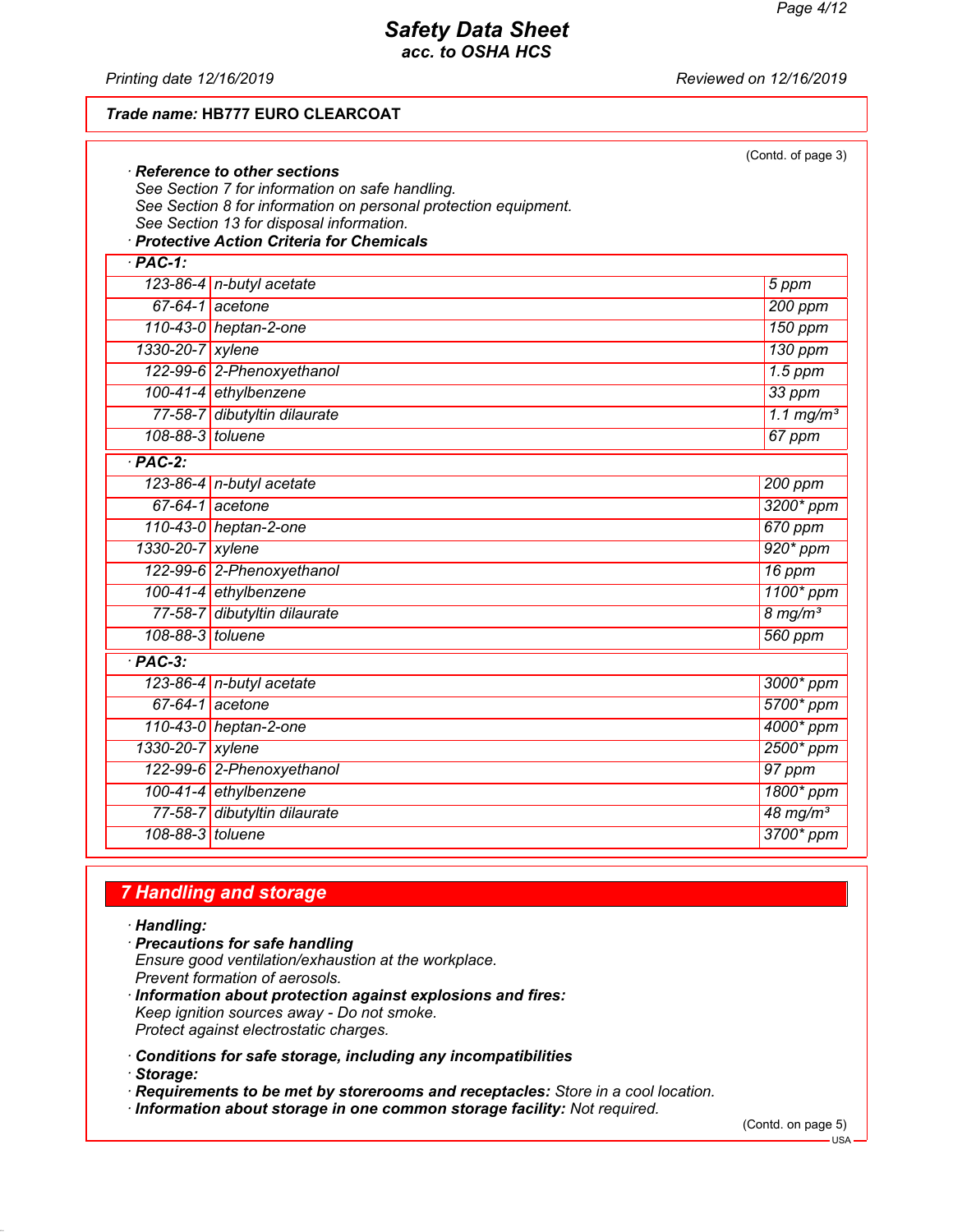*Printing date 12/16/2019 Reviewed on 12/16/2019*

### *Trade name:* **HB777 EURO CLEARCOAT**

(Contd. of page 4)

| · Further information about storage conditions:                     |  |
|---------------------------------------------------------------------|--|
| Keep receptacle tightly sealed.                                     |  |
| At the second of the second distance in the second of the second of |  |

*Store in cool, dry conditions in well sealed receptacles.*

*· Specific end use(s) No further relevant information available.*

#### *8 Exposure controls/personal protection*

*· Additional information about design of technical systems: No further data; see item 7.*

- *· Control parameters*
- *· Components with limit values that require monitoring at the workplace:*

*The following constituents are the only constituents of the product which have a PEL, TLV or other recommended exposure limit.*

*At this time, the other constituents have no known exposure limits.*

#### *123-86-4 n-butyl acetate*

*PEL Long-term value: 710 mg/m³, 150 ppm*

- *REL Short-term value: 950 mg/m³, 200 ppm Long-term value: 710 mg/m³, 150 ppm*
- *TLV Short-term value: 712 mg/m³, 150 ppm Long-term value: 238 mg/m³, 50 ppm*

### *67-64-1 acetone*

- *PEL Long-term value: 2400 mg/m³, 1000 ppm*
- *REL Long-term value: 590 mg/m³, 250 ppm*
- *TLV Short-term value: 1187 mg/m³, 500 ppm Long-term value: 594 mg/m³, 250 ppm BEI*

#### *110-43-0 heptan-2-one*

*PEL Long-term value: 465 mg/m³, 100 ppm*

*REL Long-term value: 465 mg/m³, 100 ppm*

*TLV Long-term value: 233 mg/m³, 50 ppm*

#### *· Ingredients with biological limit values:*

#### *67-64-1 acetone*

*BEI 50 mg/L Medium: urine Time: end of shift Parameter: Acetone (nonspecific)*

*· Additional information: The lists that were valid during the creation were used as basis.*

*· Exposure controls*

- *· Personal protective equipment:*
- *· General protective and hygienic measures: Keep away from foodstuffs, beverages and feed. Immediately remove all soiled and contaminated clothing. Wash hands before breaks and at the end of work. Avoid contact with the eyes and skin.*

#### *· Breathing equipment:*

*In case of brief exposure or low pollution use respiratory filter device. In case of intensive or longer exposure use respiratory protective device that is independent of circulating air.*

(Contd. on page 6)

USA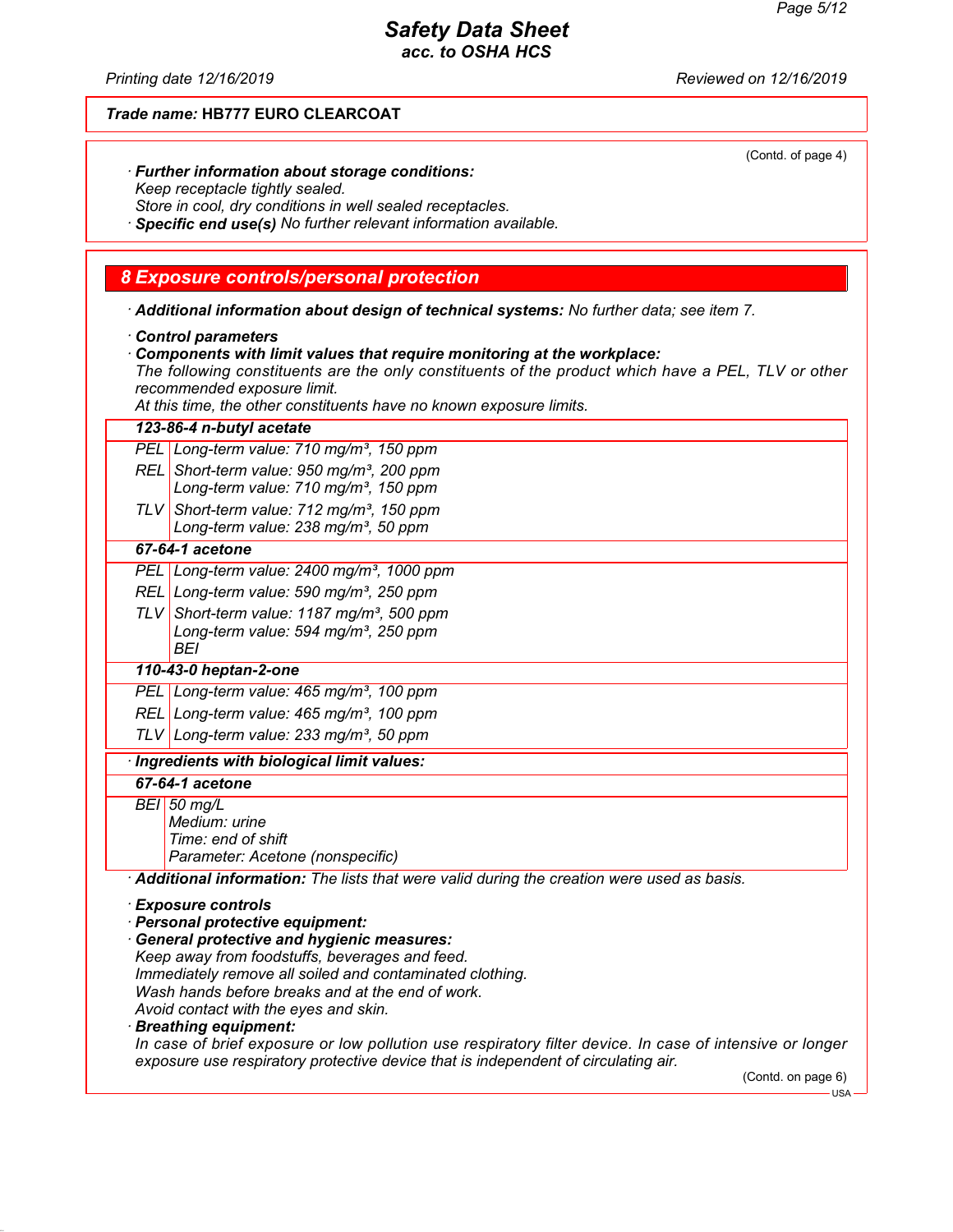*Printing date 12/16/2019 Reviewed on 12/16/2019*

*Trade name:* **HB777 EURO CLEARCOAT**

(Contd. of page 5)

*· Protection of hands:*



*Protective gloves*

*The glove material has to be impermeable and resistant to the product/ the substance/ the preparation. Due to missing tests no recommendation to the glove material can be given for the product/ the preparation/ the chemical mixture.*

*Selection of the glove material on consideration of the penetration times, rates of diffusion and the degradation*

*· Material of gloves*

*The selection of the suitable gloves does not only depend on the material, but also on further marks of quality and varies from manufacturer to manufacturer. As the product is a preparation of several substances, the resistance of the glove material can not be calculated in advance and has therefore to be checked prior to the application.*

*· Penetration time of glove material The exact break through time has to be found out by the manufacturer of the protective gloves and has to be observed.*

*· Eye protection:*



*Tightly sealed goggles*

| 9 Physical and chemical properties                                                                          |                                                                                                |
|-------------------------------------------------------------------------------------------------------------|------------------------------------------------------------------------------------------------|
| Information on basic physical and chemical properties<br><b>General Information</b><br>Appearance:<br>Form: | Liquid                                                                                         |
| Color:<br>· Odor:<br>· Odor threshold:                                                                      | Clear<br>Characteristic<br>Not determined.                                                     |
| · pH-value:                                                                                                 | Not determined (pH N/A in solvent coatings)                                                    |
| Change in condition<br><b>Melting point/Melting range:</b><br><b>Boiling point/Boiling range:</b>           | Undetermined.<br>55 °C (131 °F)                                                                |
| · Flash point:                                                                                              | $-17 °C$ (-62.6 °F)                                                                            |
| · Flammability (solid, gaseous):                                                                            | Not applicable.                                                                                |
| · Ignition temperature:                                                                                     | 370 °C (698 °F)                                                                                |
| Decomposition temperature:                                                                                  | Not determined.                                                                                |
| · Auto igniting:                                                                                            | Product is not selfigniting.                                                                   |
| Danger of explosion:                                                                                        | Product is not explosive. However, formation of explosive air/<br>vapor mixtures are possible. |
| <b>Explosion limits:</b><br>Lower:                                                                          | 1.2 Vol %                                                                                      |
|                                                                                                             | (Contd. on page 7)                                                                             |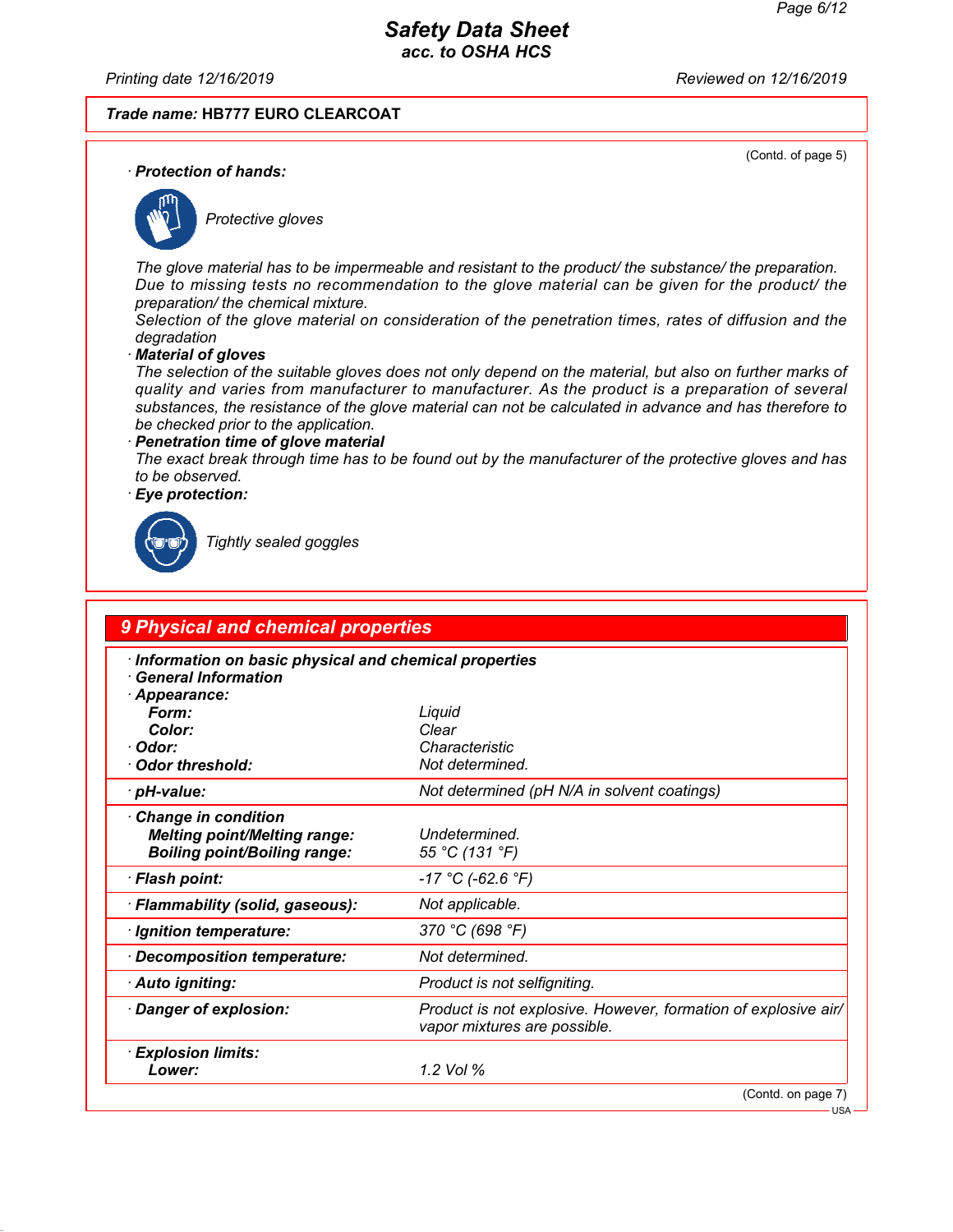*Printing date 12/16/2019 Reviewed on 12/16/2019*

#### *Trade name:* **HB777 EURO CLEARCOAT**

|                                                            |                                            | (Contd. of page 6) |
|------------------------------------------------------------|--------------------------------------------|--------------------|
| Upper:                                                     | 13 Vol %                                   |                    |
| $\cdot$ Vapor pressure at 20 °C (68 °F):                   | 233 hPa (174.8 mm Hg)                      |                    |
| $\cdot$ Density at 20 °C (68 °F):                          | 1.0574 g/cm <sup>3</sup> (8.824 lbs/gal)   |                    |
| · Relative density                                         | Not determined.                            |                    |
| · Vapor density                                            | Not determined.                            |                    |
| <b>Evaporation rate</b>                                    | Not determined.                            |                    |
| · Solubility in / Miscibility with                         |                                            |                    |
| Water:                                                     | Not miscible or difficult to mix.          |                    |
| · Partition coefficient (n-octanol/water): Not determined. |                                            |                    |
| · Viscosity:                                               |                                            |                    |
| Dynamic:                                                   | Not determined.                            |                    |
| <b>Kinematic:</b>                                          | Not determined.                            |                    |
| · Solvent content:                                         |                                            |                    |
| <b>Organic solvents:</b>                                   | 29.5 %                                     |                    |
| <b>VOC content:</b>                                        | 19.73 %                                    |                    |
|                                                            | 208.7 g/l / 1.74 lb/gal                    |                    |
| <b>Solids content:</b>                                     | 47.3%                                      |                    |
| $\cdot$ Other information                                  | No further relevant information available. |                    |

### *10 Stability and reactivity*

*· Reactivity No further relevant information available.*

*· Chemical stability*

*· Thermal decomposition / conditions to be avoided: No decomposition if used according to specifications.*

- *· Possibility of hazardous reactions No dangerous reactions known.*
- *· Conditions to avoid No further relevant information available.*
- *· Incompatible materials: No further relevant information available.*
- *· Hazardous decomposition products: No dangerous decomposition products known.*

## *11 Toxicological information*

- *· Information on toxicological effects*
- *· Acute toxicity:*
- *· Primary irritant effect:*
- *· on the skin: Irritant to skin and mucous membranes.*
- *· on the eye: Irritating effect.*
- *· Sensitization: Sensitization possible through skin contact.*
- *· Additional toxicological information:*

*The product shows the following dangers according to internally approved calculation methods for preparations:*

*Irritant*

*· Carcinogenic categories*

*· IARC (International Agency for Research on Cancer)*

*1330-20-7 xylene 3* 

*100-41-4 ethylbenzene 2B*

(Contd. on page 8)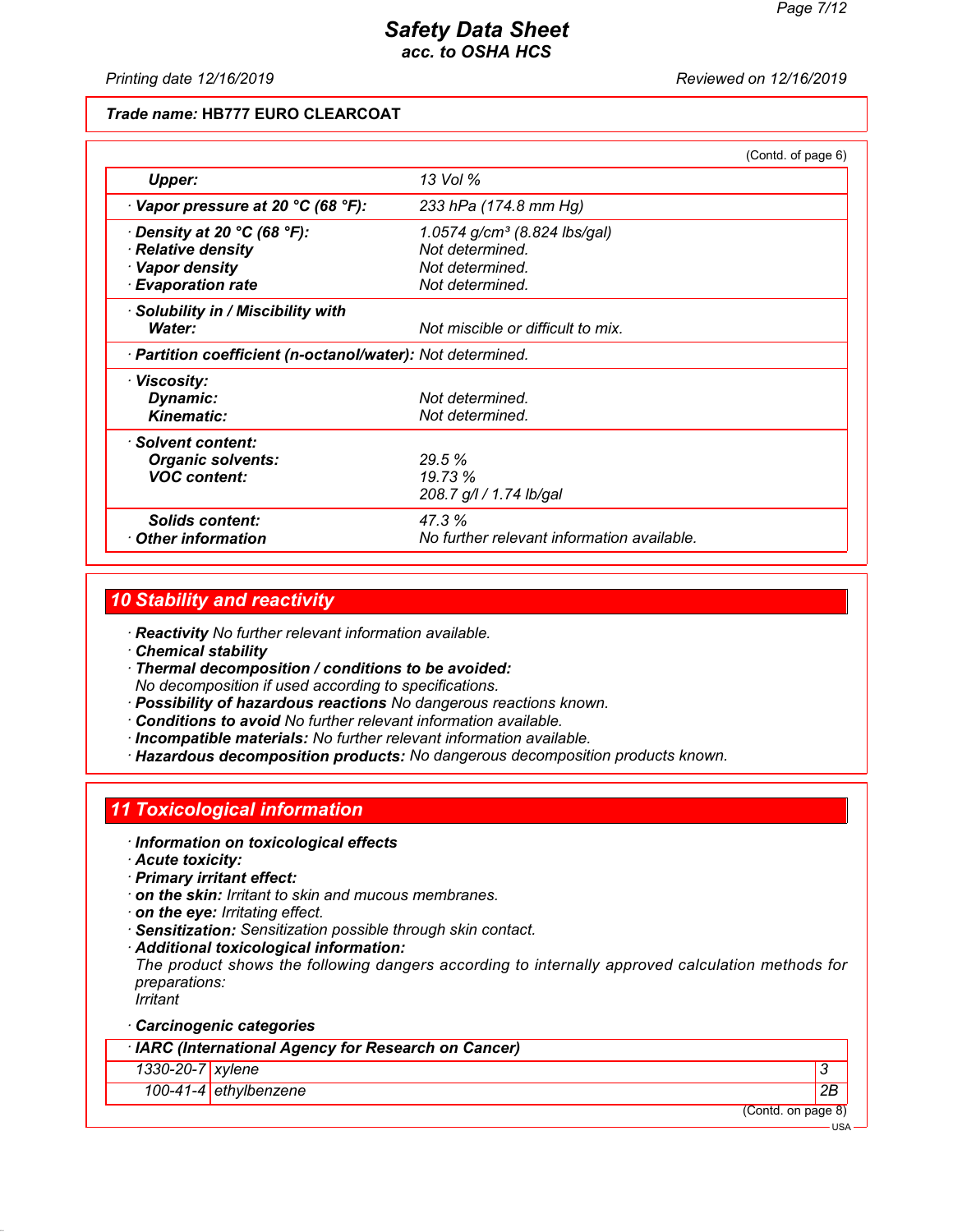(Contd. of page 7)

## *Safety Data Sheet acc. to OSHA HCS*

*Printing date 12/16/2019 Reviewed on 12/16/2019*

*Trade name:* **HB777 EURO CLEARCOAT**

#### *108-88-3 toluene 3*

*· NTP (National Toxicology Program)*

*None of the ingredients is listed.*

#### *· OSHA-Ca (Occupational Safety & Health Administration)*

*None of the ingredients is listed.*

## *12 Ecological information*

- *· Toxicity*
- *· Aquatic toxicity: No further relevant information available.*
- *· Persistence and degradability No further relevant information available.*
- *· Behavior in environmental systems:*
- *· Bioaccumulative potential No further relevant information available.*
- *· Mobility in soil No further relevant information available.*
- *· Additional ecological information:*

*· General notes:*

*Water hazard class 2 (Self-assessment): hazardous for water Do not allow product to reach ground water, water course or sewage system. Danger to drinking water if even small quantities leak into the ground.*

- *· Results of PBT and vPvB assessment*
- *· PBT: Not applicable.*
- *· vPvB: Not applicable.*
- *· Other adverse effects No further relevant information available.*

## *13 Disposal considerations*

- *· Waste treatment methods*
- *· Recommendation:*

*Must not be disposed of together with household garbage. Do not allow product to reach sewage system.*

- *· Uncleaned packagings:*
- *· Recommendation: Disposal must be made according to official regulations.*

| · UN-Number                  |                     |  |
|------------------------------|---------------------|--|
| · DOT, IMDG, IATA            | <b>UN1263</b>       |  |
| · UN proper shipping name    |                     |  |
| DOT ·                        | Paint               |  |
| $\cdot$ IMDG, IATA           | <b>PAINT</b>        |  |
| · Transport hazard class(es) |                     |  |
| $\cdot$ DOT                  |                     |  |
|                              |                     |  |
| <b>FLAMMABLE LIQUI</b>       |                     |  |
|                              |                     |  |
| · Class                      | 3 Flammable liquids |  |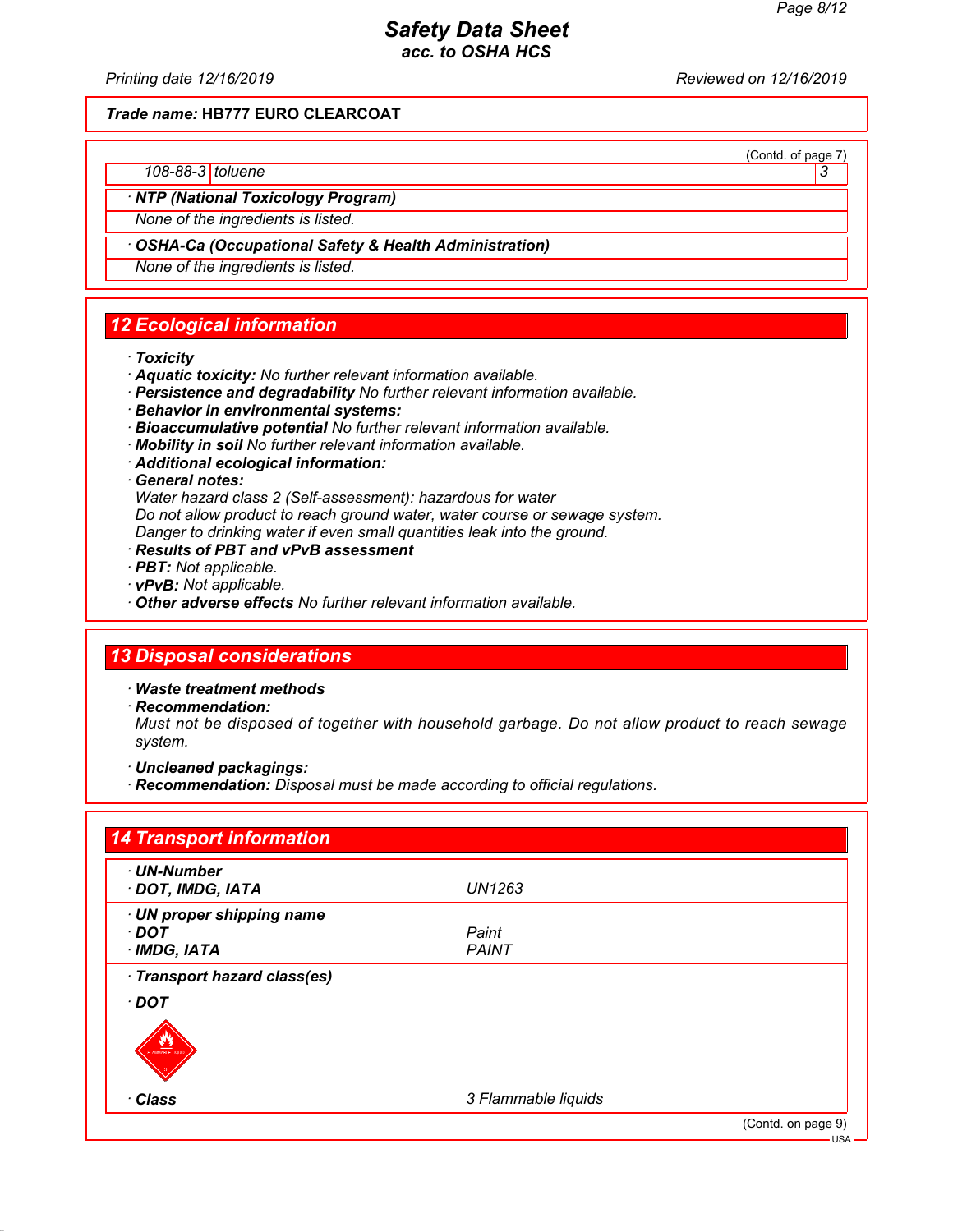*Printing date 12/16/2019 Reviewed on 12/16/2019*

## *Trade name:* **HB777 EURO CLEARCOAT**

|                                                                                                                              | (Contd. of page 8)                                                                                              |
|------------------------------------------------------------------------------------------------------------------------------|-----------------------------------------------------------------------------------------------------------------|
| · Label                                                                                                                      | 3                                                                                                               |
| $·$ IMDG, IATA                                                                                                               |                                                                                                                 |
|                                                                                                                              |                                                                                                                 |
| ∙ Class                                                                                                                      | 3 Flammable liquids                                                                                             |
| · Label                                                                                                                      | 3                                                                                                               |
| · Packing group<br>· DOT, IMDG, IATA                                                                                         | $\mathcal{U}$                                                                                                   |
| · Environmental hazards:<br>· Marine pollutant:                                                                              | No                                                                                                              |
| Special precautions for user<br>· Hazard identification number (Kemler code): 33<br>· EMS Number:<br><b>Stowage Category</b> | Warning: Flammable liquids<br>$F-E, S-E$<br>B                                                                   |
| Transport in bulk according to Annex II of<br><b>MARPOL73/78 and the IBC Code</b>                                            | Not applicable.                                                                                                 |
| · Transport/Additional information:                                                                                          |                                                                                                                 |
| $\cdot$ DOT<br>· Quantity limitations                                                                                        | On passenger aircraft/rail: 5 L<br>On cargo aircraft only: 60 L                                                 |
| · IMDG<br>· Limited quantities (LQ)                                                                                          | 5L                                                                                                              |
| <b>Excepted quantities (EQ)</b>                                                                                              | Code: E2<br>Maximum net quantity per inner packaging: 30 ml<br>Maximum net quantity per outer packaging: 500 ml |
|                                                                                                                              |                                                                                                                 |

## *\* 15 Regulatory information*

*· Safety, health and environmental regulations/legislation specific for the substance or mixture · Sara*

|                                        | Section 355 (extremely hazardous substances):     |  |  |
|----------------------------------------|---------------------------------------------------|--|--|
|                                        | None of the ingredients is listed.                |  |  |
|                                        | · Section 313 (Specific toxic chemical listings): |  |  |
| 1330-20-7 xylene                       |                                                   |  |  |
|                                        | 122-99-6 2-Phenoxyethanol                         |  |  |
|                                        | 100-41-4 $eth$ ylbenzene                          |  |  |
| 108-88-3 toluene                       |                                                   |  |  |
| · TSCA (Toxic Substances Control Act): |                                                   |  |  |
|                                        | All components have the value ACTIVE.             |  |  |
|                                        | · Hazardous Air Pollutants                        |  |  |
| $\overline{1330}$ -20-7   xylene       |                                                   |  |  |
|                                        | (Contd. on page 10)                               |  |  |

USA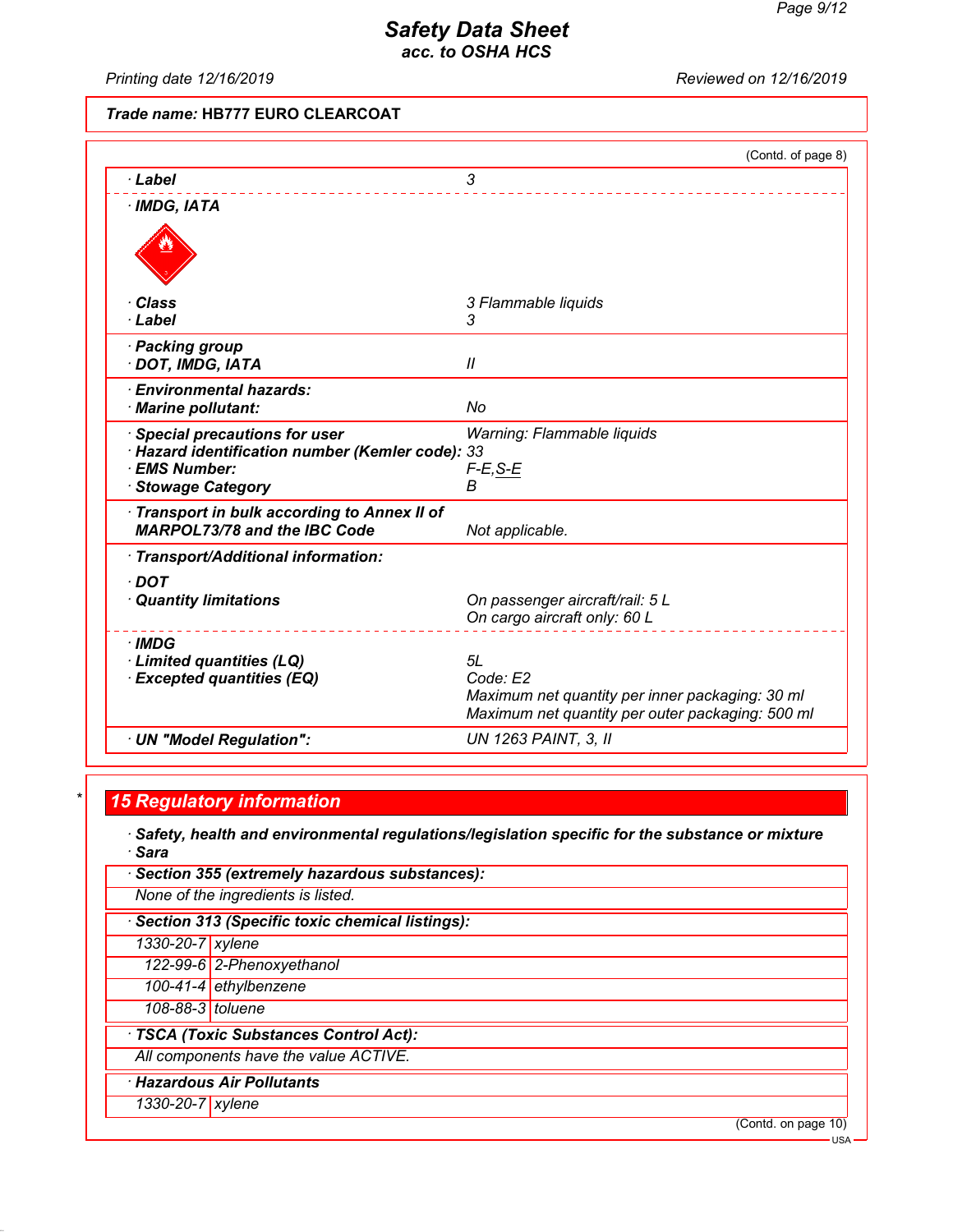*Printing date 12/16/2019 Reviewed on 12/16/2019*

*Trade name:* **HB777 EURO CLEARCOAT**

|                                                    |                                                                    | (Contd. of page 9) |
|----------------------------------------------------|--------------------------------------------------------------------|--------------------|
|                                                    | 100-41-4 ethylbenzene                                              |                    |
| 108-88-3 toluene                                   |                                                                    |                    |
| · Proposition 65                                   |                                                                    |                    |
|                                                    | Chemicals known to cause cancer:                                   |                    |
|                                                    | 98-56-6 4-chloro-alpha, alpha, alpha-trifluorotoluene              |                    |
|                                                    | 100-41-4 ethylbenzene                                              |                    |
|                                                    | Chemicals known to cause reproductive toxicity for females:        |                    |
|                                                    | None of the ingredients is listed.                                 |                    |
|                                                    | Chemicals known to cause reproductive toxicity for males:          |                    |
|                                                    | None of the ingredients is listed.                                 |                    |
|                                                    | Chemicals known to cause developmental toxicity:                   |                    |
| 108-88-3 toluene                                   |                                                                    |                    |
|                                                    | · Carcinogenic categories                                          |                    |
|                                                    | <b>EPA (Environmental Protection Agency)</b>                       |                    |
|                                                    | 67-64-1 acetone                                                    | $\prime$           |
| 1330-20-7 xylene                                   |                                                                    | $\overline{I}$     |
|                                                    | 100-41-4 ethylbenzene                                              | D                  |
| 108-88-3 toluene                                   |                                                                    | $\mathcal{U}$      |
| · TLV (Threshold Limit Value established by ACGIH) |                                                                    |                    |
|                                                    | $67-64-1$ acetone                                                  | A4                 |
| 1330-20-7 xylene                                   |                                                                    | A4                 |
|                                                    | 100-41-4 ethylbenzene                                              | $\overline{A3}$    |
|                                                    | 77-58-7 dibutyltin dilaurate                                       | A4                 |
| 108-88-3 toluene                                   |                                                                    | A4                 |
|                                                    | · NIOSH-Ca (National Institute for Occupational Safety and Health) |                    |
|                                                    | None of the ingredients is listed.                                 |                    |

#### *· GHS label elements*

*The product is classified and labeled according to the Globally Harmonized System (GHS). · Hazard pictograms*



*· Signal word Danger*

*· Hazard-determining components of labeling: n-butyl acetate acetone bis(1,2,2,6,6-pentamethyl-4-piperidyl)sebacate · Hazard statements Highly flammable liquid and vapor. Causes skin irritation. Causes serious eye irritation. May cause an allergic skin reaction. May cause drowsiness or dizziness.*

(Contd. on page 11)

USA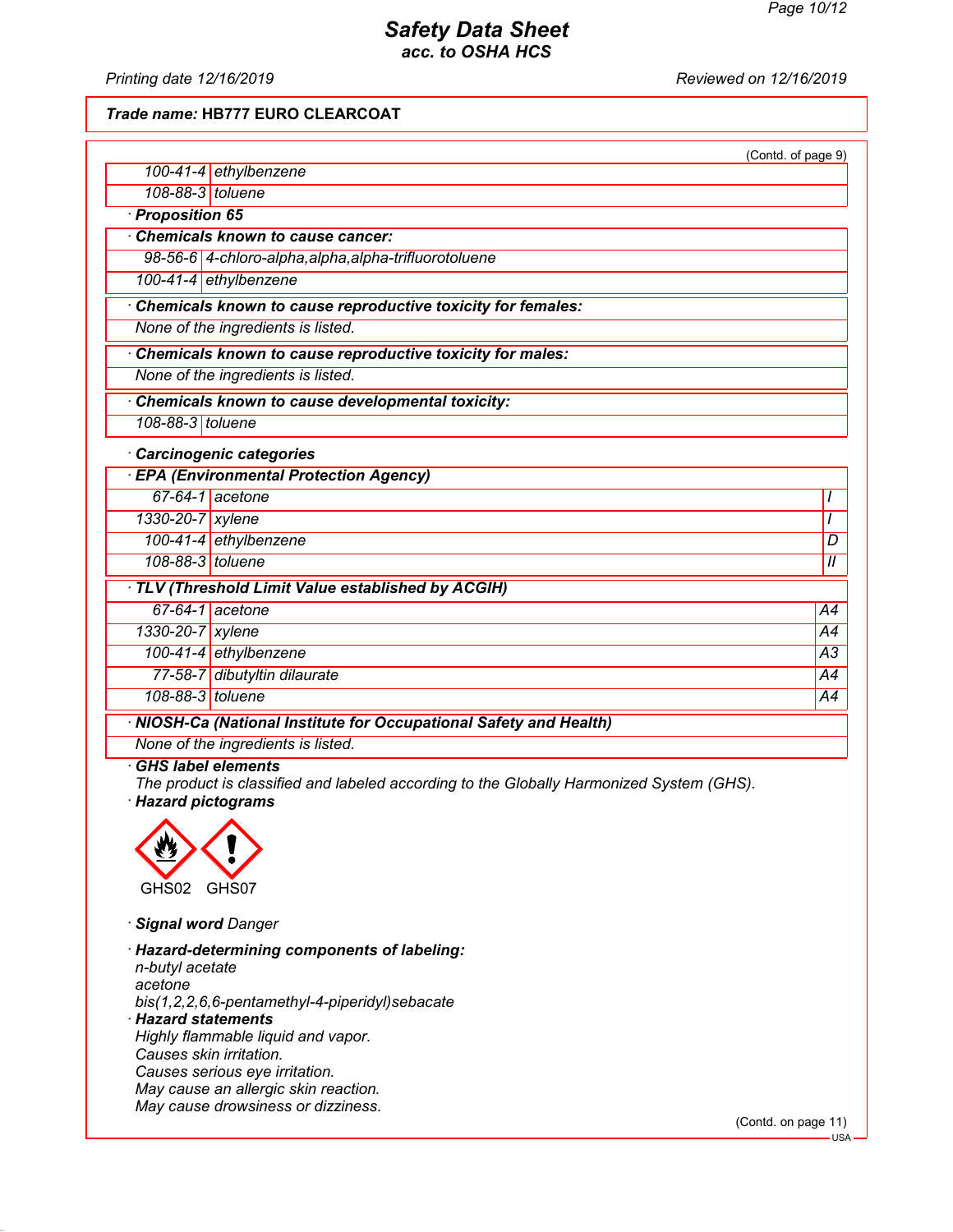*Printing date 12/16/2019 Reviewed on 12/16/2019*

#### *Trade name:* **HB777 EURO CLEARCOAT**

| (Contd. of page 10)                                                                                                                                                                         |  |
|---------------------------------------------------------------------------------------------------------------------------------------------------------------------------------------------|--|
| · Precautionary statements                                                                                                                                                                  |  |
| Keep away from heat/sparks/open flames/hot surfaces. - No smoking.                                                                                                                          |  |
| Ground/bond container and receiving equipment.                                                                                                                                              |  |
| Use explosion-proof electrical/ventilating/lighting/equipment.                                                                                                                              |  |
| Use only non-sparking tools.                                                                                                                                                                |  |
| Take precautionary measures against static discharge.                                                                                                                                       |  |
| Avoid breathing dust/fume/gas/mist/vapors/spray                                                                                                                                             |  |
| Wash thoroughly after handling.                                                                                                                                                             |  |
| Use only outdoors or in a well-ventilated area.                                                                                                                                             |  |
| Contaminated work clothing must not be allowed out of the workplace.                                                                                                                        |  |
| Wear protective gloves/protective clothing/eye protection/face protection.                                                                                                                  |  |
| If on skin (or hair): Take off immediately all contaminated clothing. Rinse skin with water/shower.                                                                                         |  |
| IF INHALED: Remove person to fresh air and keep comfortable for breathing.                                                                                                                  |  |
| If in eyes: Rinse cautiously with water for several minutes. Remove contact lenses, if present and easy                                                                                     |  |
| to do. Continue rinsing.                                                                                                                                                                    |  |
| Call a poison center/doctor if you feel unwell.                                                                                                                                             |  |
| Specific treatment (see on this label).                                                                                                                                                     |  |
| Take off contaminated clothing and wash it before reuse.                                                                                                                                    |  |
| If skin irritation or rash occurs: Get medical advice/attention.                                                                                                                            |  |
| If eye irritation persists: Get medical advice/attention.                                                                                                                                   |  |
| Wash contaminated clothing before reuse.                                                                                                                                                    |  |
| In case of fire: Use for extinction: CO2, powder or water spray.                                                                                                                            |  |
| Store in a well-ventilated place. Keep container tightly closed.                                                                                                                            |  |
| Store in a well-ventilated place. Keep cool.                                                                                                                                                |  |
| Store locked up.                                                                                                                                                                            |  |
|                                                                                                                                                                                             |  |
|                                                                                                                                                                                             |  |
| Dispose of contents/container in accordance with local/regional/national/international regulations.<br>· Chemical safety assessment: A Chemical Safety Assessment has not been carried out. |  |

### *16 Other information*

*This information is based on our present knowledge. However, this shall not constitute a guarantee for any specific product features and shall not establish a legally valid contractual relationship.*

*· Department issuing SDS: Environment protection department.*

- *· Contact: Product Safety Dept.*
- *· Date of preparation / last revision 12/16/2019 / 10 · Abbreviations and acronyms: IMDG: International Maritime Code for Dangerous Goods DOT: US Department of Transportation IATA: International Air Transport Association ACGIH: American Conference of Governmental Industrial Hygienists EINECS: European Inventory of Existing Commercial Chemical Substances ELINCS: European List of Notified Chemical Substances CAS: Chemical Abstracts Service (division of the American Chemical Society) NFPA: National Fire Protection Association (USA) HMIS: Hazardous Materials Identification System (USA) VOC: Volatile Organic Compounds (USA, EU) PBT: Persistent, Bioaccumulative and Toxic vPvB: very Persistent and very Bioaccumulative NIOSH: National Institute for Occupational Safety OSHA: Occupational Safety & Health TLV: Threshold Limit Value PEL: Permissible Exposure Limit REL: Recommended Exposure Limit BEI: Biological Exposure Limit Flam. Liq. 2: Flammable liquids – Category 2 Skin Irrit. 2: Skin corrosion/irritation – Category 2 Eye Irrit. 2A: Serious eye damage/eye irritation – Category 2A Skin Sens. 1: Skin sensitisation – Category 1*

(Contd. on page 12)

USA